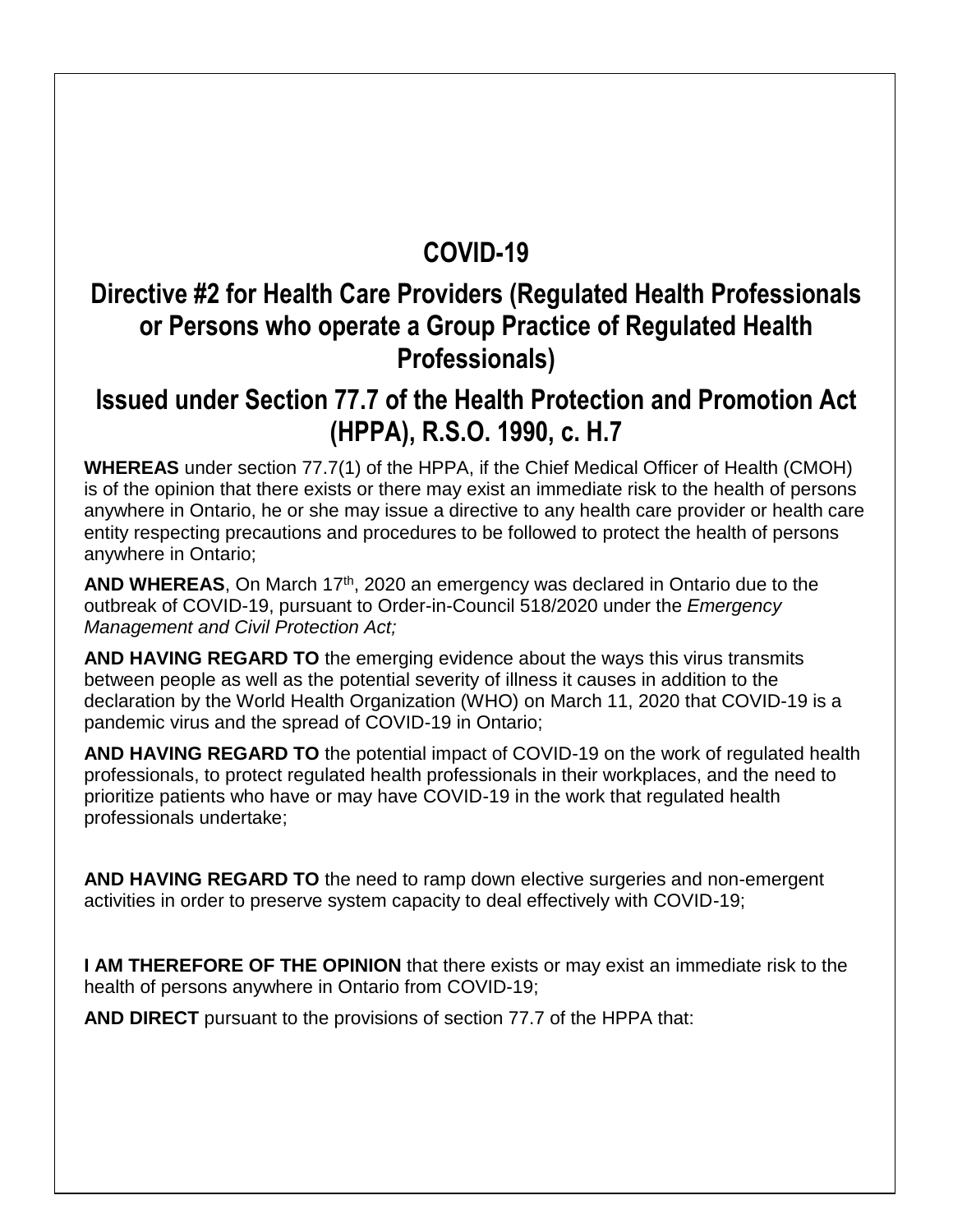## **COVID-19 #2 for Health Care Providers (Regulated Health Professionals or Persons who operate a Group Practice of Regulated Health Professionals)**

**Date of Issuance**: March 19, 2020

**Effective Date of Implementation**: March 19, 2020

**Issued To:** Health Care Providers (Regulated Health Professionals or persons who operate a Group Practice of Regulated Health Professionals, defined in section 77.7(6), paragraph 1 of the *Health Protection and Promotion Act*

\* Health Care Organizations must provide a copy of this directive to the co-chairs of the Joint Health & Safety Committee or the Health & Safety Representative (if any).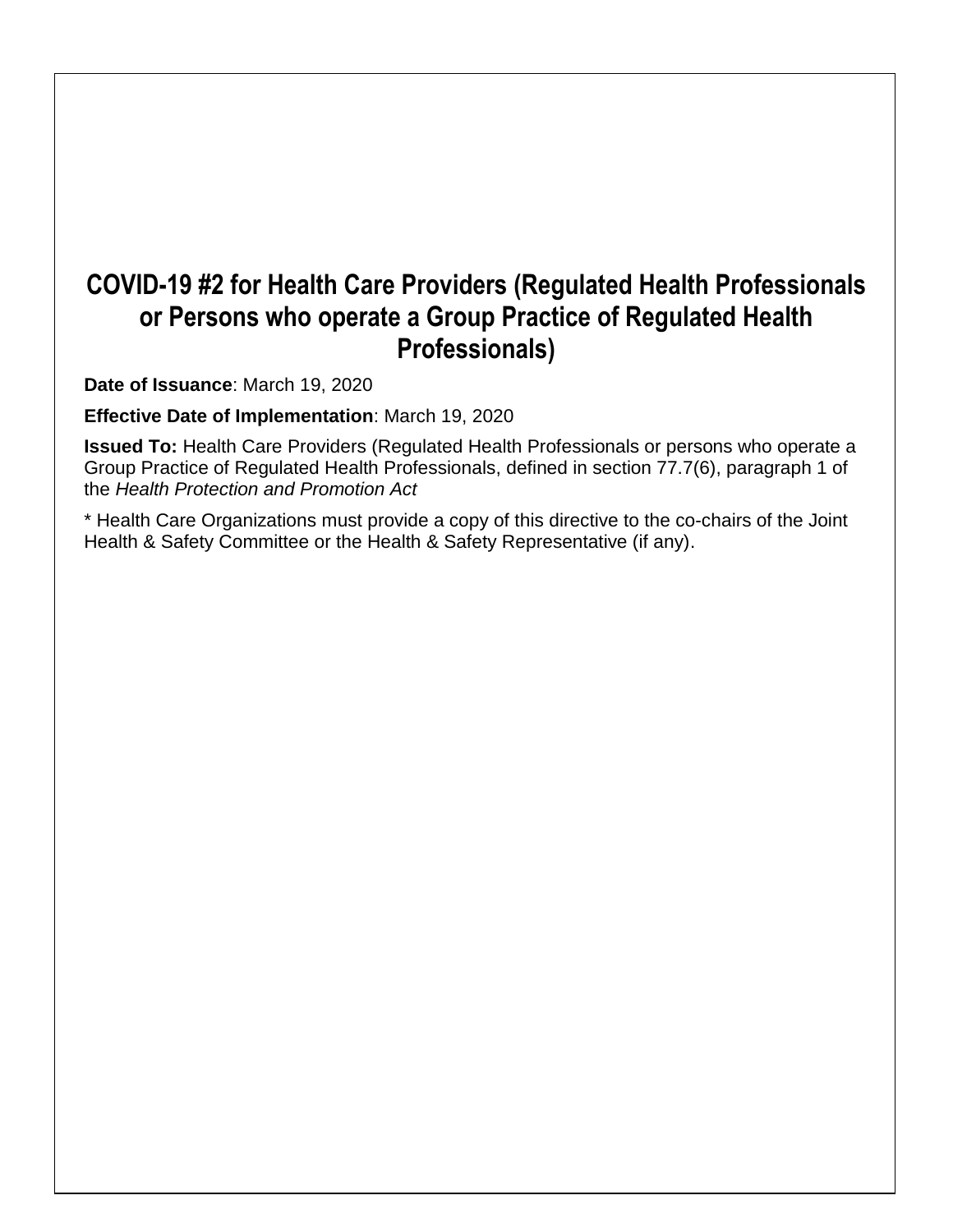## **Introduction:**

Coronaviruses (CoV) are a large family of viruses that cause illness ranging from the common cold to more severe diseases such as Middle East Respiratory Syndrome (MERS-CoV), Severe Acute Respiratory Syndrome (SARS-CoV), and COVID-19. A novel coronavirus is a new strain that has not been previously identified in humans.

On December 31, 2019, the World Health Organization (WHO) [was informed](https://www.who.int/csr/don/05-january-2020-pneumonia-of-unkown-cause-china/en/) of cases of pneumonia of unknown etiology in Wuhan City, Hubei Province in China. A novel coronavirus (COVID-19) [was identified](https://www.who.int/csr/don/12-january-2020-novel-coronavirus-china/en/) as the causative agent by Chinese authorities on January 7, 2020.

On March 11, 2020 the WHO announced that COVID-19 is classified as a [pandemic](https://www.who.int/dg/speeches/detail/who-director-general-s-opening-remarks-at-the-media-briefing-on-covid-19---11-march-2020) virus. This is the first pandemic caused by a coronavirus.

On March 17th, 2020 the Premier declared an emergency in Ontario under the *Emergency Management and Civil Protection Act* due to the outbreak of COVID-19 in Ontario and Cabinet made emergency orders to implement my recommendations of March 16<sup>th</sup>, 2020.

# **Symptoms of COVID-19**

Symptoms range from mild – like the flu and other common respiratory infections – to severe, and can include:

- 1. fever
- 2. cough
- 3. difficulty breathing

Complications from COVID-19 can include serious conditions, like pneumonia or kidney failure, and in some cases, death.

There are no specific treatments for COVID-19, and there is no vaccine that protects against coronaviruses. Most people with COVID-19 illnesses will recover on their own.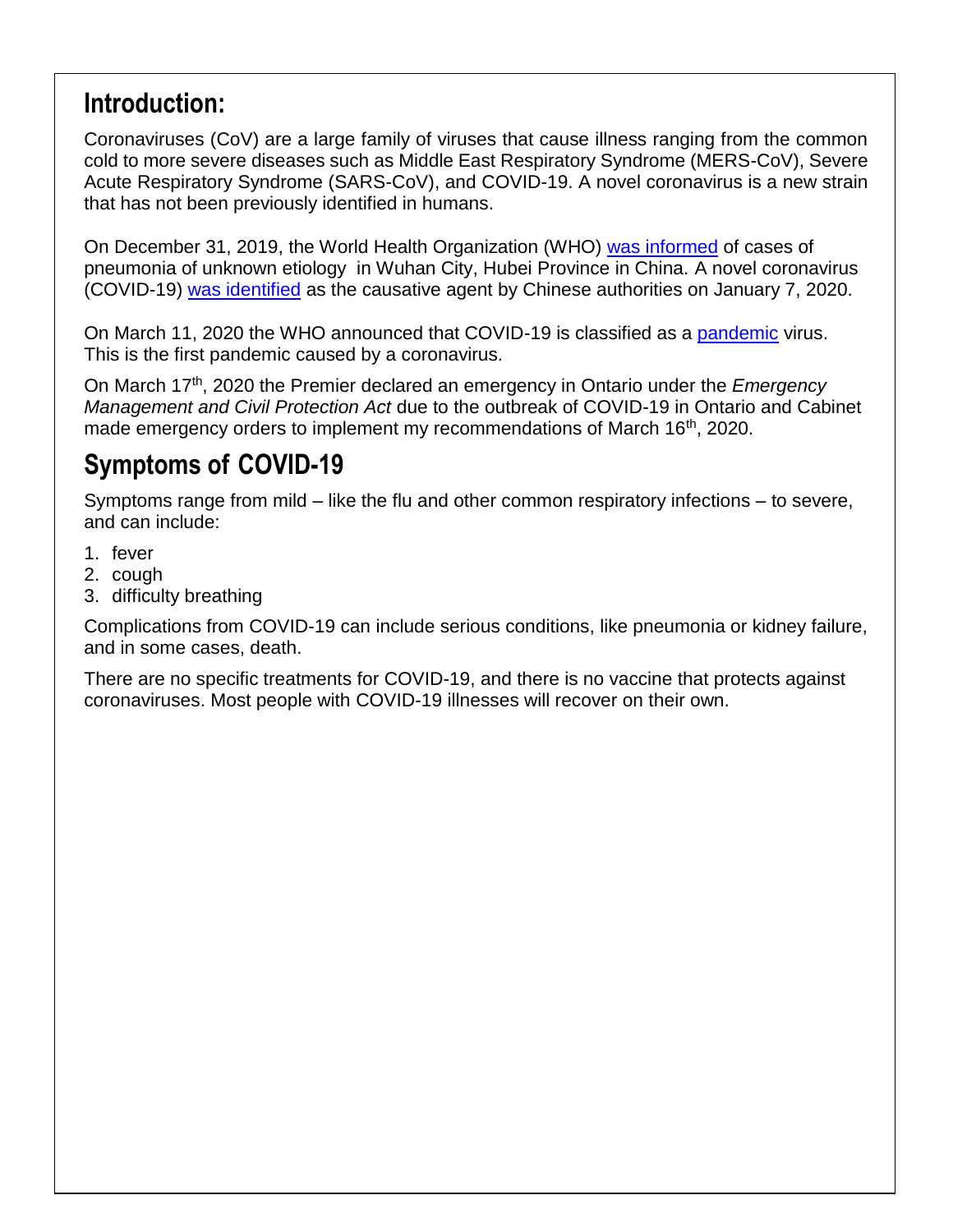# **Requirements for Health Care Providers (Regulated Health Professionals or Persons who operate a Group Practice of Regulated Health Professionals)**

The following steps are required immediately:

- 1. All non-essential and elective services should be ceased or reduced to minimal levels, subject to allowable exceptions, until further notice. Allowable exceptions can be made for time sensitive circumstances to avert or avoid negative patient outcomes or to avert or avoid a situation that would have a direct impact on the safety of patients.
- 2. Clinicians are in the best position to determine what is essential in their specific health practice. In making decisions regarding the reduction or elimination of non-essential and elective services, regulated health professionals should be guided by their regulatory College, and the following principles:
	- 1. Proportionality. Decision to eliminate non-essential services should be proportionate to the real or anticipated limitations in capacity to provide those services.
	- 2. Minimizing Harm to Patients. Decisions should attempt to limit harm to patients wherever possible. This requires considering the differential benefits and burdens to patients and patient populations as well as available alternatives to relieve pain and suffering.
	- 3. Equity. Equity requires that all persons in the same category (i.e. at different levels of urgency) be treated in the same way unless relevant differences exist. This requires considering time on wait lists and experience with prior cancellations.
	- 4. Reciprocity. Certain patients and patient populations will be particularly burdened as a result of cancelling non-essential services. Patients should have the ability to have their health monitored, receive appropriate care, and be reevaluated for emergent activities should it be required.

Decisions regarding the reduction or elimination of non-essential and elective services should be made using processes that are fair to all patients.

As this outbreak evolves, there will be continual review of emerging evidence to understand the most appropriate measures to take to protect health care providers and patients. This will continue to be done in collaboration with health system partners and technical experts from Public Health Ontario and with the health system.